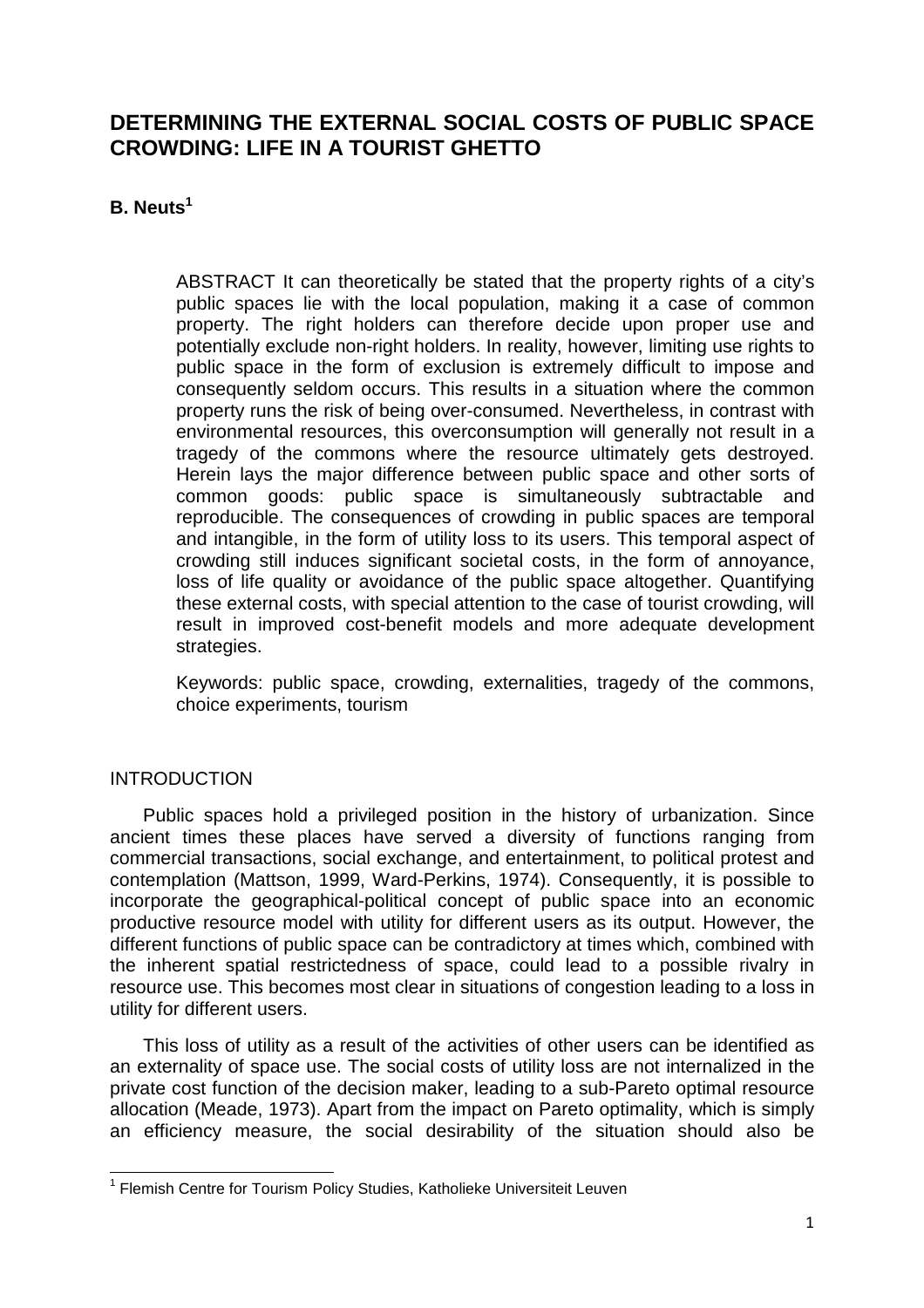considered. Indeed, the question arises whether the utility loss of some users as a result of the activities of others is acceptable. Answering this question needs to account for ownership of space and use rights within space which inevitably leads us to the need to define public space.

## CHARACTERIZING PUBLIC SPACE

### A question of ownership

 $\overline{a}$ 

Public space is often conveniently defined through legal ownership, where it is placed on a bipolar axis opposing private property (Staeheli, 1996). According to this delineation, public space is characterized by communal or governmental property rights regimes which converges with the classical idea of public space as political space, related to a specific community which owns the rights based on democratic citizenship (Johnston, Gregory, Pratt & Watts, 2000). Stated differently, public space belongs to a public.

Kohn (2008), acknowledging the internal complexity of the term 'public space', does not, however, limit her definition to ownership, relating the publicness of a space to a continuum on three axes: ownership, intersubjectivity, and accessibility. Nonetheless, it can be shown that Kohn's definition only extends the topic of ownership to the full range of available property rights. This becomes obvious when we decompose property rights in its different sub-rights. As Starrett (2003) states, property rights distinguish between regulation – the actual ownership of a resource – and use rights. The rights to regulate are hierarchically superior to use rights since they encompass control over management, exclusion, and alienation choices, thus creating the regulatory framework which defines acceptable use – ranging from physical access to withdrawal opportunities of certain resources. Through ownership, then, accessibility – and with it the possibility of chance encounters with others – can be granted. And as Németh (2009) notes in his study about privately owned public space, open access does not have to be limited to publicly owned space, showing the need to focus on these use rights, instead of ownership rights, as the defining factor in public space.

To conclude: spaces in a city will have a public character if they are freely accessible, thereby complying with Young's (1990) ideal of an open heterogeneous space. This accessibility will be managed through underlying ownership rights which, although not necessarily limited, will almost invariably fall under the jurisdiction of a governmental body. As a result non-members will often not hold the same rights on public space as do members of a polity. This does not, however, implicate that their use of public space is an illegal activity. Rather it results in their use being subordinate to the decisions of the right holders: the public. $2$  Nonetheless, even in situations where the activities of non-locals are secondary to those of locals, in reality exclusion of users almost never occurs due to practical and ethical reasons, leading to a condition where public space can very much be considered an open access resource, linking it with a wider economical reality.

 $2$  Evidence to support this can for instance be found in Rome where recent laws forbid tourists to picnic or sleep in certain public spaces.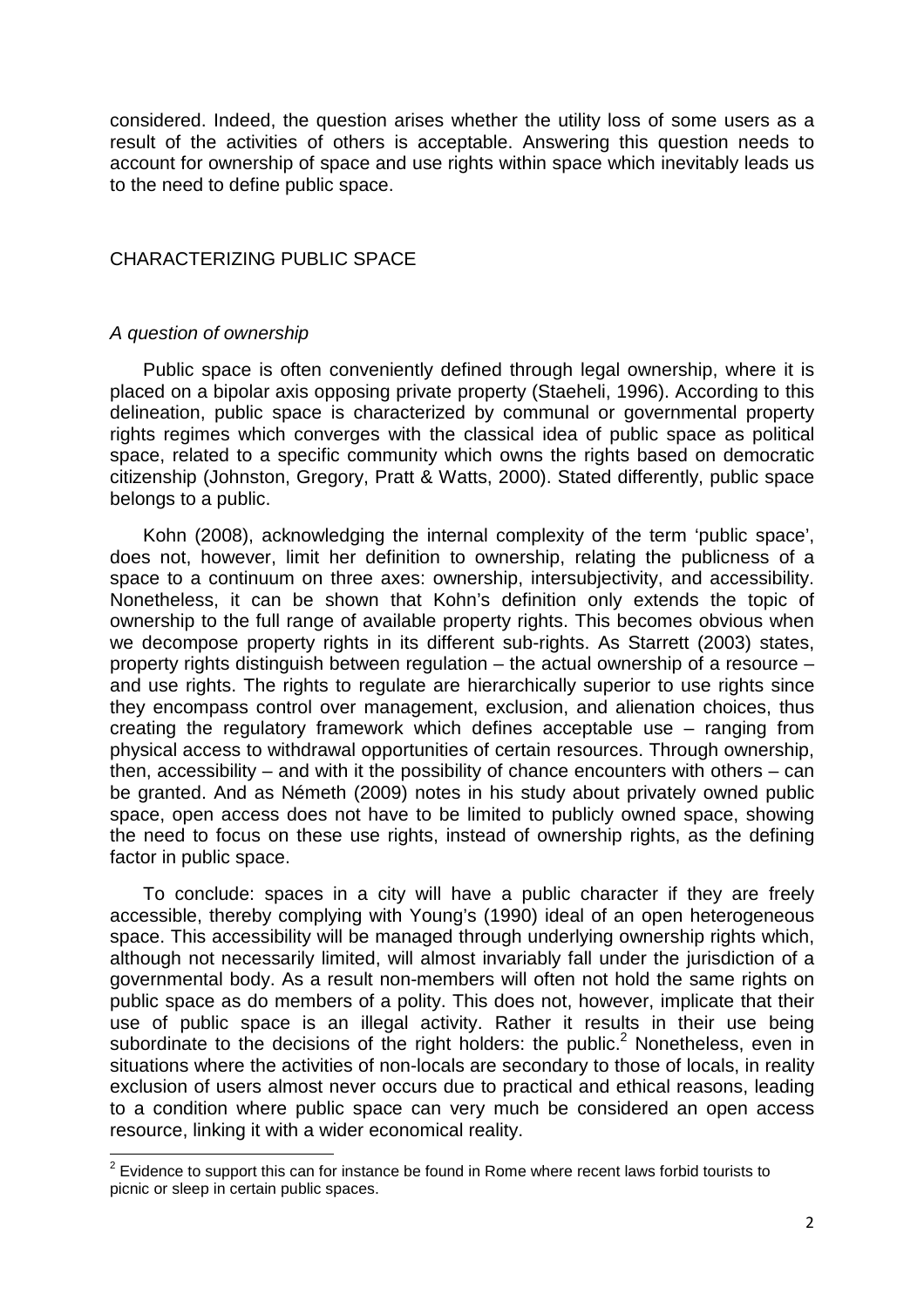#### Space as a consumption good

Defining public space through ownership and accessibility clearly links the concept with the broader economic framework of consumption goods, ranging from private consumer goods to pure public goods as distinguished by two characteristics: non-subtractability<sup>3</sup> and inclusivity. While non-subtractability implies that the consumption of resource units does not lead to an extraction of these out of the resource system and could therefore be used and re-used indefinitely – with the marginal cost of an extra user being zero – inclusivity is concerned with the possible exclusion of groups of consumers.

It is important to make a distinction between the often confused terms of public goods, common property resources, and open access resources. While pure public goods are deemed inclusive and non-subtractable, common property resources, in turn, are subtractable in nature, leading to the possibility of a future depletion of the resource base. The difficulty of exclusion is seen by Ostrom (2005) as a shared characteristic between both types of resource. However, Baland and Platteau (2007) rightly point out that under common property regimes, the right of exclusion is assigned to a well-defined group of users. Stevenson's (1991:46) definition of common property as: "… a form of resource management in which a well-delineated group of competing users participates in extraction or use of a jointly held, fugitive resource according to explicitly or implicitly understood rules about who may take how much of the resource", clearly supports this notion. As long as a property regime is in place, this leads invariably to a right to possess, which is essentially the right to physical control and possible exclusion of others. Nonetheless, Ostrom's (2005) point of view can find support, given the fact that many common property resources suffer from ill-defined property rights. Furthermore, protection of the common property from free riders might be impossible or extremely costly.

Open access resources are distinct from common property in that exclusion is impossible. The rivalry in exploitation indicates that there are potential use rates for which the open access resource is no longer a pure public good. If the use rate exceeds carrying capacity of the resource base, destruction in the long run is inevitable.

Seeing that common property, open access and public goods have often been confused in the literature, it should be no surprise that public space has both been seen as a common property resource (e.g. Briassoulis, 2002; Vail & Hultkrantz, 2000) and as a public good (Rigall-I-Torrent, 2007). From our earlier characterization of space, it became clear that public space does have clearly defined property rights and can therefore be seen as a specific example of common property.<sup>4</sup> However, since these legal property rights do not lead to an exclusion of space use, open access characteristics can be assumed, leading to a possible rivalry in consumption. However, this subtractability is not unambiguously present, since Westover (1989) notes that urban spaces need a certain use level in order to function efficiently and negative congestion effects on space utility will only set in after certain use levels. This is translated in Healy's (1994) concept of congestible goods which are non-rival

 3 Sometimes also called rivalry in consumption.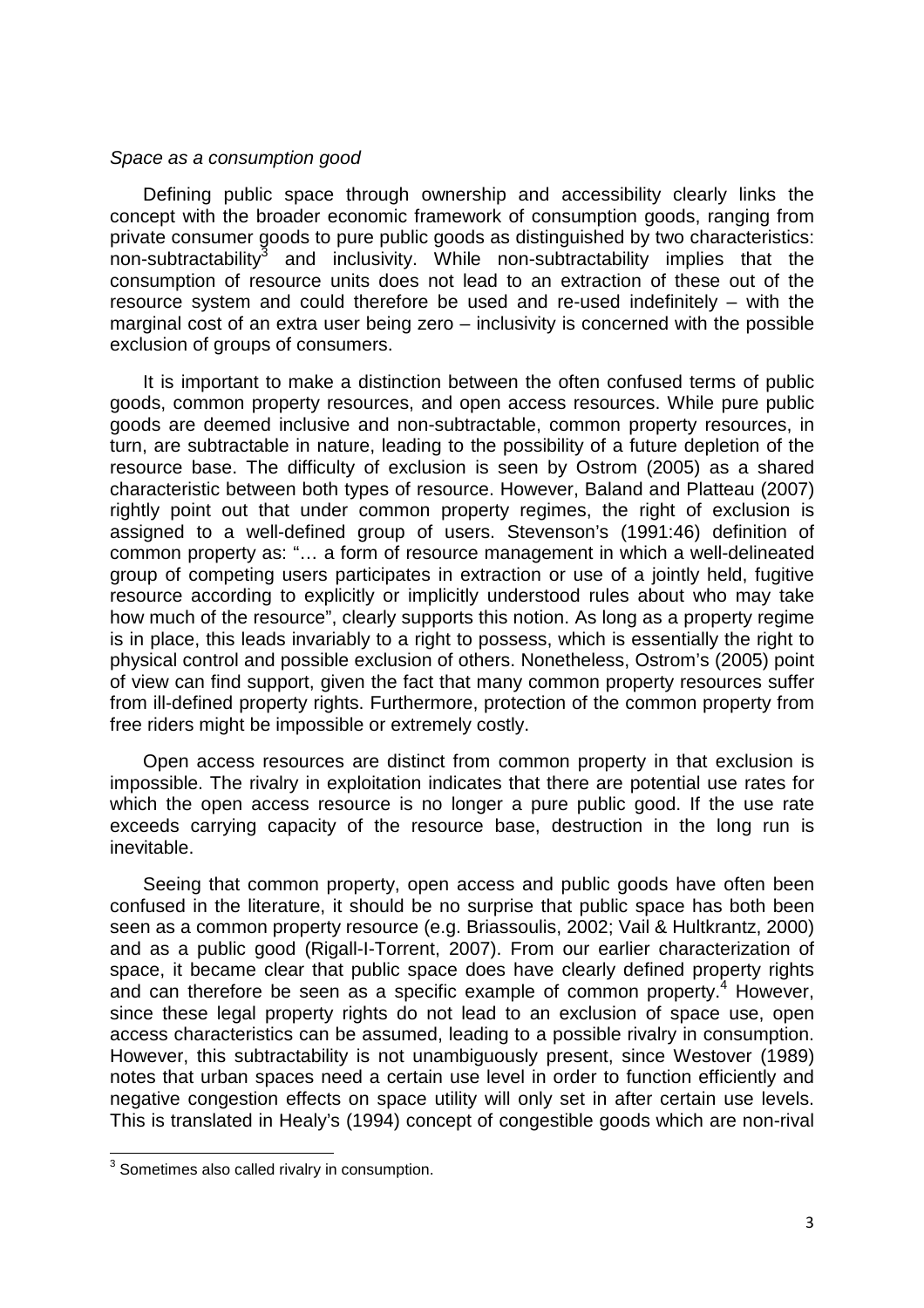at use levels between zero and a certain positive amount, yet become rival when this number of users or the intensity of use is exceeded.

# PUBLIC SPACE AND THE TRAGEDY OF THE COMMONS

### The problem of open access resources

 If public space is indeed characterized by open access conditions and a rivalry in consumption which sets in after a certain use level is exceeded, we have to wonder whether the public space resource runs the risk to fall into the trap of what Hardin (1968) called 'the tragedy of the commons'.

 Building upon the works of John Stuart Mill, David Ricardo, and Thomas Malthus, who each placed the problems of finite natural resources central in their theories about economic growth and market evolution, Hardin argues that natural commons with no clearly defined property rights will invariably lead to ruin whereby the resource on which production depends gets depleted through purely rational decision making. He illustrated his view with the example of a pasture, open to all herdsmen.<sup>5</sup> In seeking to maximize his gains, each herdsman looks at his own utility of adding one additional animal to the herd. This decision will generate both profits, in the expected sales of an additional animal, and costs, due to the acquisition of an animal and the overgrazing of the pasture. However, since the expected profit is his alone while the additional costs have to be borne by all users, rational decision making will lead to the continuous increase of the herds until a point is reached where the profit generated by a new animal no longer exceeds the loss in profits due to the underfeeding of other animals. Not only us this point non-optimal in terms of general profit maximization, the continuous overgrazing might lead to the erosion and weeddominance of the pasture, severely limiting the reproducibility of the farmland.

While Hardin's theory was founded upon natural productive resources, remodelling his assumptions for the specific case of public space use is fairly easy. As a first hypothesis, a certain physically limited public space is assumed, for instance a town square. The primordial output of public space as a system is the utility it provides for its users. Hardin's production function is thus transformed into a utility function:

 $u(n, xi, K)$ 

<sup>&</sup>lt;sup>5</sup> Notice here that Hardin (1968) accentuates the open access characteristics of the pasture. Therefore his tragedy of the commons is actually a tragedy of open access resources.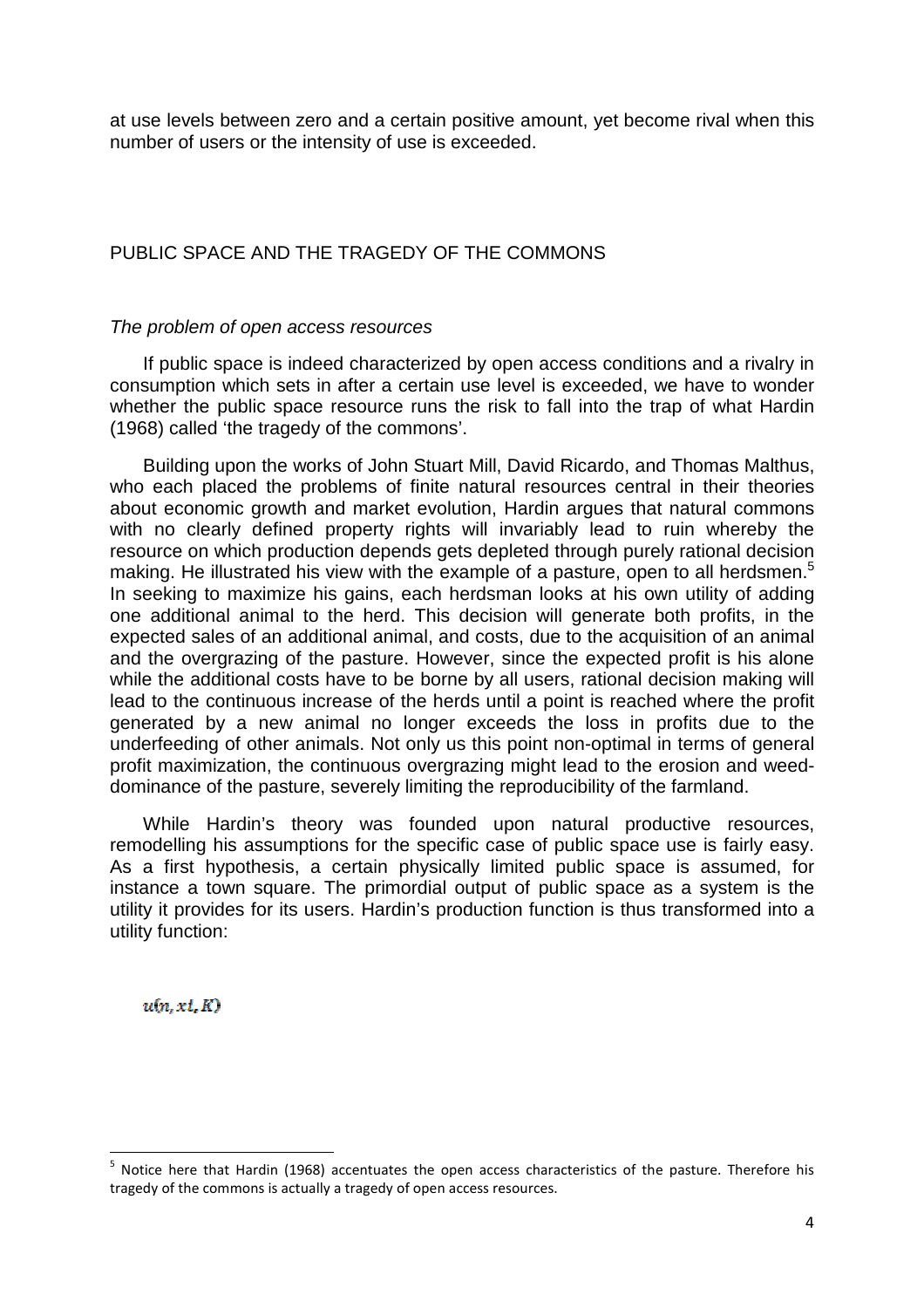Where utility is a function of the number of others present (n), a collection of other relevant characteristics that define utility of space  $(xi)^6$ , and its ultimate physical carrying capacity (K) above which further consumption becomes impossible. The cost related to this utility function is the travel cost (c), which is assumed to be independent of the number of others and homogeneous between users.

 Furthermore, assume that under ceteris paribus assumptions, we can write the utility function as:

 $u(n, xi, K) = an - bn^2$  if  $n \leq K$ if  $n \geq K$  $u(n, xi, K) = 0$ 

Which makes use of Lancaster's (1966) model of consumer choice which states that utility of a good is explained by its attributes. The utility function shows a negative density dependence with declining marginal utility. If maximal utility gain for users of the space is the objective – that is, it would be possible to exclude potential users for the sake of current users – then the efficient outcome would be:

 $\frac{\partial u(n,xt,K)}{\partial n} = \frac{\partial cn}{\partial n}$  $a - 2bn = c$  $n = \frac{(a-c)}{2h}$ 

However, under open access conditions each individual will independently decide upon consumption. This decision will not depend on societal utility and costs but only on the personal outcome. Different from the earlier example the total costs of an individual will not depend on the amount consumed, since naturally one can only be or not be in space. Under the assumption of homogeneous users this will mean that people will continue to arrive in space up to a point where:

$$
\frac{u(n,xt,K)}{n}=c
$$

 $a - bn = c$ 

 $\overline{a}$ 

 $6$  While an enumeration of these characteristics is redundant for our analysis, interested readers can be referred to Fornara, Bonaiuto and Bonnes (2009) and Tu and Lin (2008).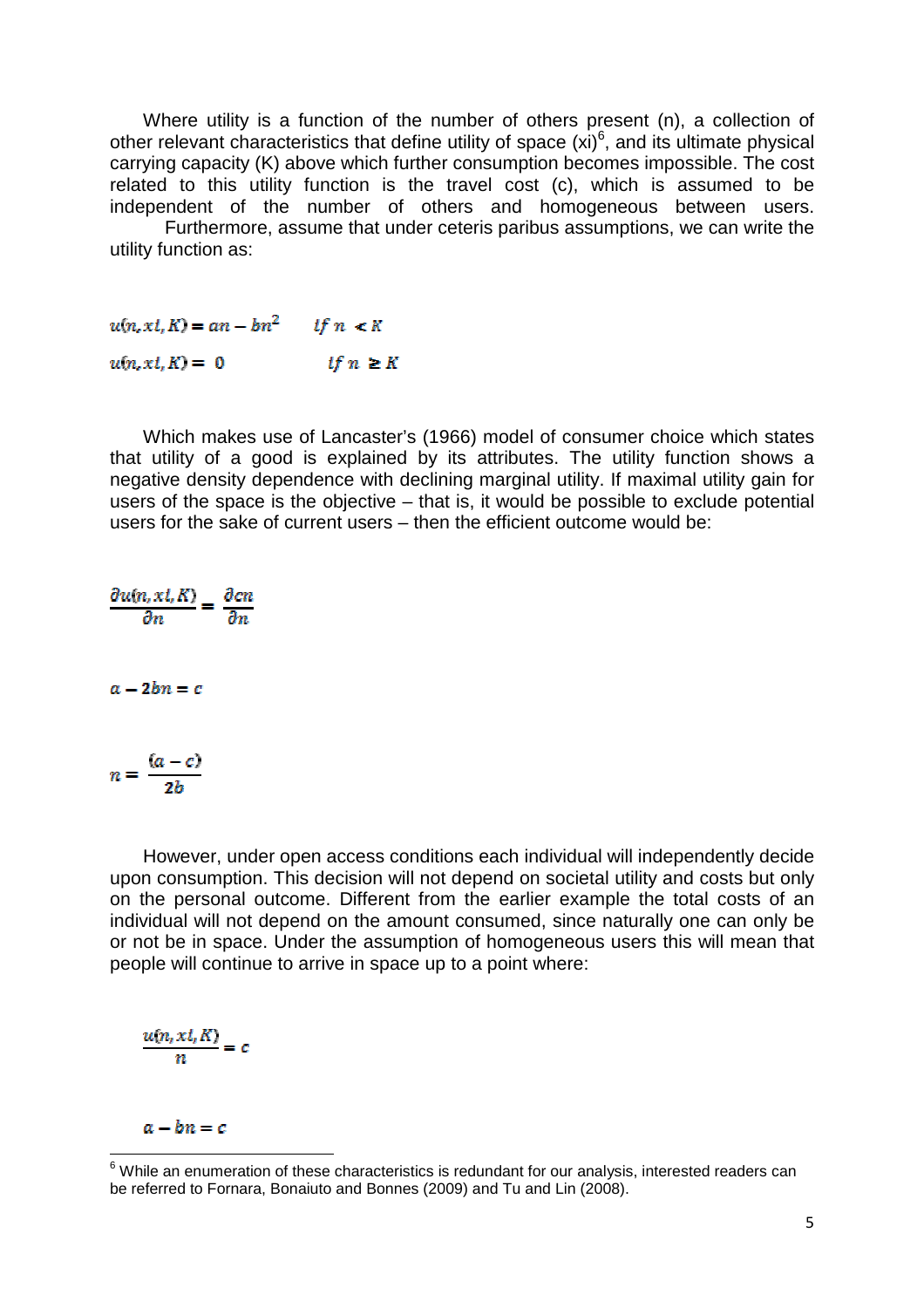$$
n=\frac{(a-c)}{b}
$$

Showing how, based on our particular utility function, the space use under open access will be twice as high as the productively efficient resource use. The reason why a difference in use level is found is that profit – or utility – optimization requires a monopolistic market structure, while under the freedom of open access, the market is characterised by perfect competition. Figure 1.1. gives a graphical representation of this resource use under open access conditions.



**Figure 1.1: Tragedy of public space under open access conditions** 

While the overuse is clearly a problem of productive inefficiency, it is not necessarily an unacceptable situation. This can be explained by the specific characteristics of public space as a congestible good. Since urban spaces are capable to withstand large numbers of users without physical deterioration, resource use above the point of efficiency will likely not destroy the resource for future use. This makes public space unikely subtractable and reproducible. If, as a consequence, the resource is not subject to destruction, it can be argued that from a societal point of view public space should ideally be open to as large a part of the public as possible and could therefore rightly be consumed up to the point of physical carrying capacity (K). However, a different set of problems underlies the public space problems of open access: the consumption by both locals and non-locals and the externalities caused by these non-locals.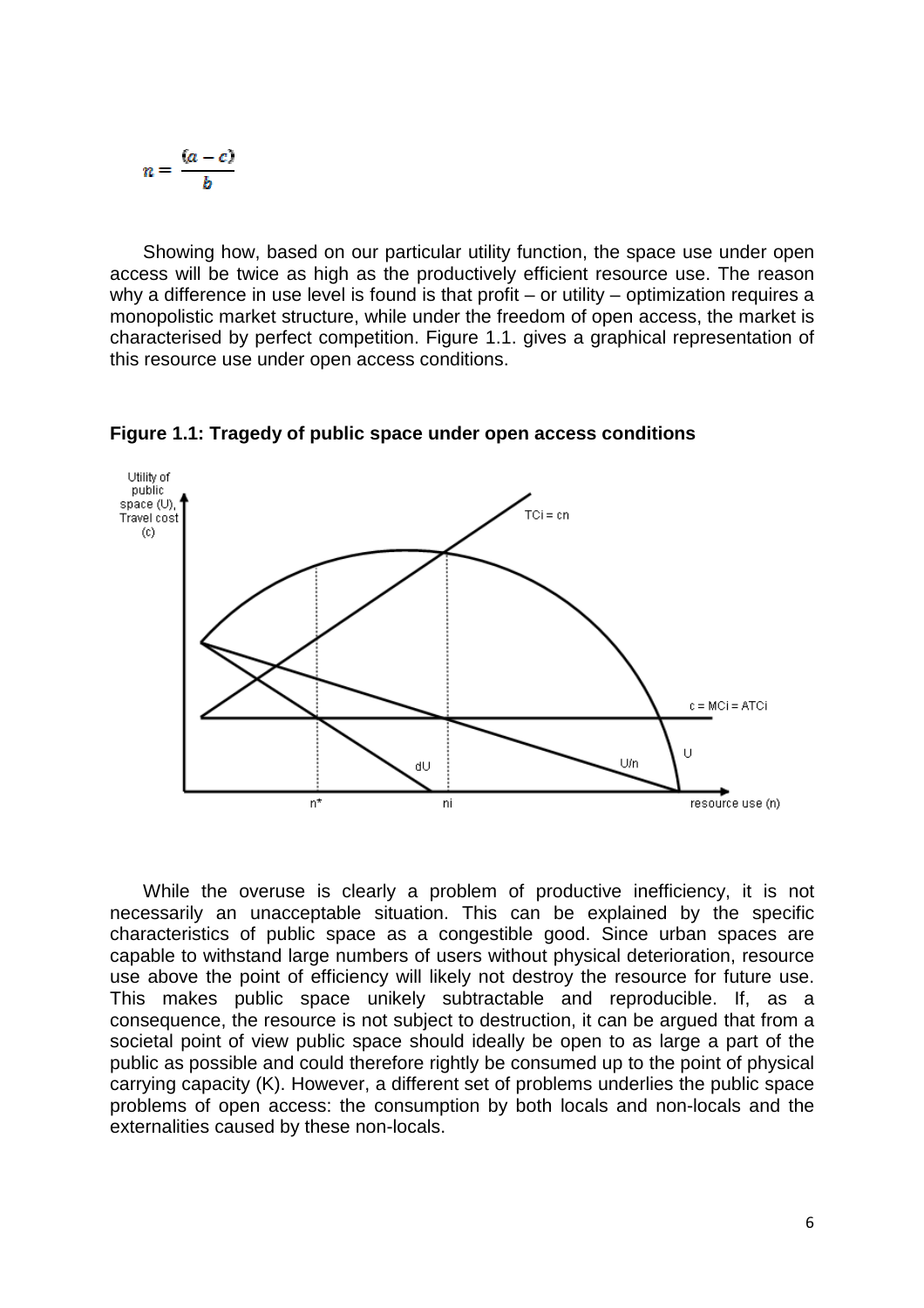#### Overuse and the problem of externalities

Due to the open access characteristics, the potential use by non-locals is virtually unbounded. As a result the total number of users of public space will be made up by locals and non-locals, with non-locals influencing the utility experienced by locals, sometimes locals might opt for non-use altogether, instead choosing alternative public spaces and therefore losing the utility of that specific space altogether. A society should therefore be aware of the potential external costs caused by nonlocals in their consumption of space. To identify the implications this overuse has on society, another graphical analysis is helpful. In figure 1.2 the total amount of visitors under open access (ni) is compared to the efficient use numbers if accounting for external costs – which can for example consist of traffic jams, displacement effects or physical deterioration. Due to negative externalities, the individually optimal resource use will be higher than the socially optimal quantity, ns, leading to a loss of societal wealth.



**Figure 1.2: Marginal cost and revenue curves for public space** 

 While the existence of certain externalities as a result of public space use may be logically clear and graphically established, the actual measurement of these externalities in terms of monetary values is much harder. One way to quantify these externalities is by a choice experiment method. This methodology, which has been used extensively in marketing research and has found more recent adaptations in environmental economics, uses a random utility approach as a theoretical basis to integrating behaviour with economic valuation in choice experiments.

 The assumptions to use random utility theory are comparable to the assumptions made when calculating open access resource use: space users will make the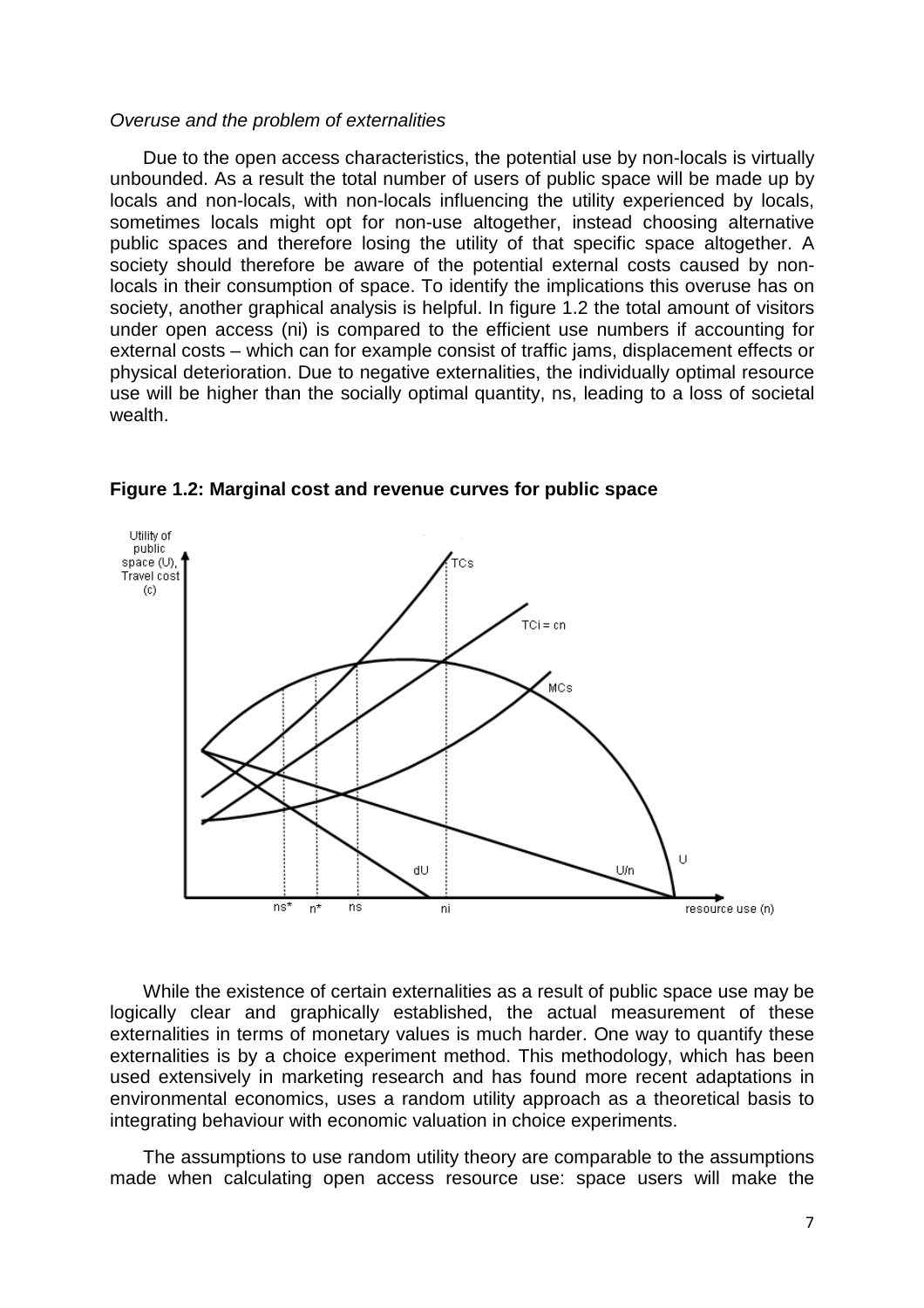decisions which will generate maximum utility, accounting for the different levels of the characteristics (n, xi) and the cost of their decision (c). Through different choice sets, a conditional indirect utility function can be estimated, of the form:

# $Vij = \beta 0 + \beta 1x^2 + \beta 2x^2 + \cdots \beta i x^i + \beta n^i + \alpha c$

 Where Σxi are the different characteristics that define the utility of a certain space, of which the number of users (n) and the travel cost of entry (c) are examples. By altering different levels of the characteristics, the welfare effects of a certain situation can be estimated from the conditional logit model through the formula:

$$
CS = \frac{\ln \Sigma \exp(V\ell 1) - \ln \Sigma \exp(V\ell 0)}{\alpha}
$$

Where CS is the welfare effect,  $\alpha$  is the marginal utility of the monetary attribute in the choice experiment, and Vi0 and Vi1 represent indirect utility functions before and after the change under consideration. Consequently, the marginal value of change in a single attribute (in our case n), under ceteris paribus assumptions, can be represented as:

$$
WTP = -1\Big(\frac{\beta n}{\alpha}\Big)
$$

 This formula represents the marginal rate of substitution between the cost to enter space and the number of users present and is as such a measurement of the willingness to pay for a change in use numbers, which can, in turn, be considered a proxy for the externality of space use.

# A SPECIAL CASE OF SPACE USE: THE EXTERNALITIES OF TOURIST CROWDING

So far, this paper has stated how public space, due to its open access characteristics, runs the risk of overconsumption, causing utility loss for users and non-users. This potential overuse was theoretically identified by modifying Hardin's (1968) tragedy of the commons assumptions. Finally, the effect of this overuse in the form of externalities was established and a method was provided to value these costs. In this section we will take a closer look to one important aspect of potential overuse: tourist crowding in urban historic cities.

Page and Hall (2003) describe how urban tourism entails activities which largely take place within the public spaces of a city, implying the spatiality of the concept. If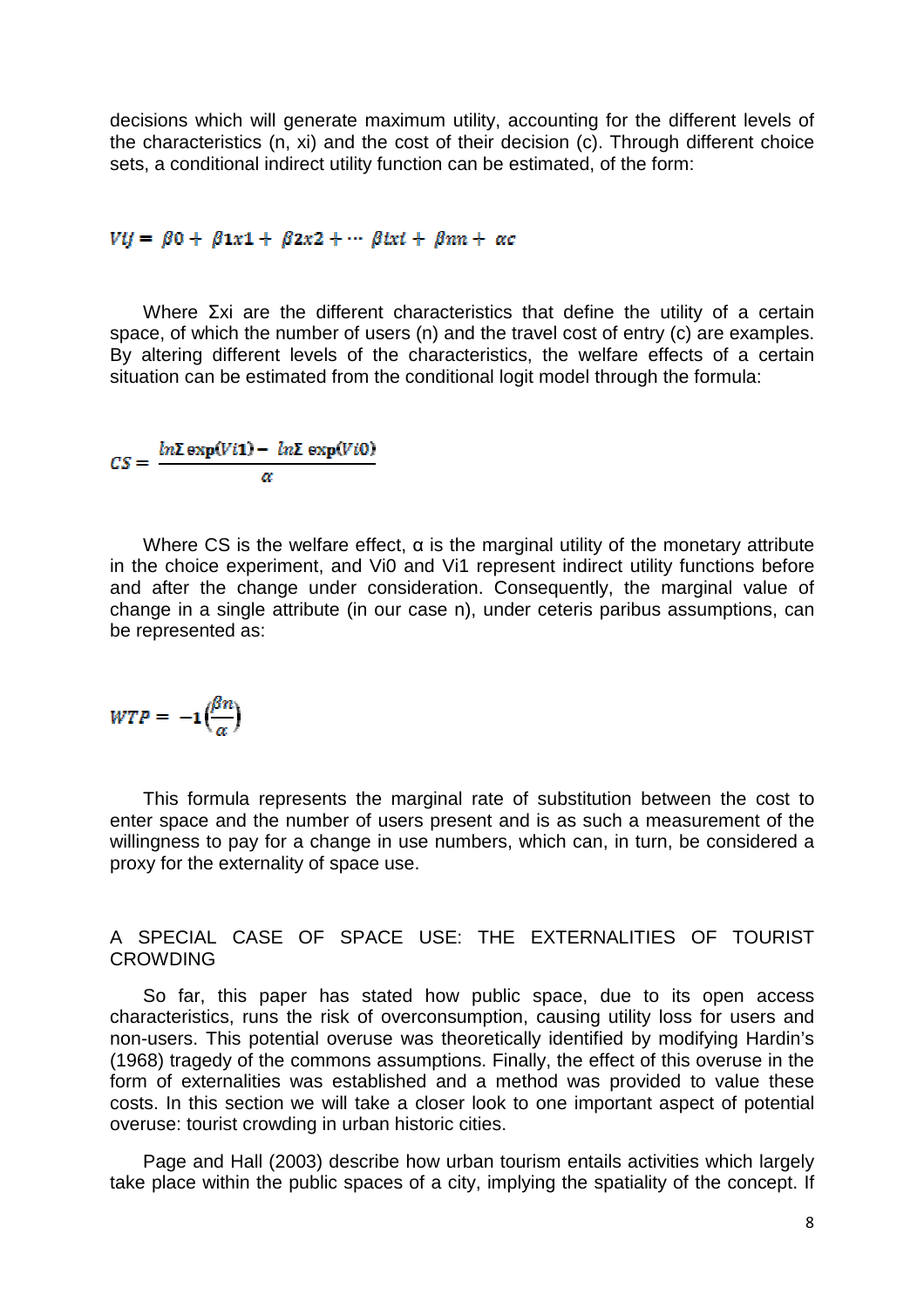tourism is tangible and visible, the occurrence of tourism will be felt by the local population co-consuming the same space. Intuitively, one can think of diverse situations in which important negative effects of congestion occur as a result of tourist crowding, as in the case of traffic congestion and longer waiting times, with the clearest example of detrimental congestion effects probably being the historic city of Venice, where the city centre is almost completely sanitized from local inhabitants in favour of tourist consumption.

When situations like these occur, where tourist crowding leads to clear societal costs, one must question the appropriateness of tourist consumption, since theoretically tourists do not compose part of the public. The open access conditions of space would lead to a use level of:

$$
n=\frac{(a-c)}{b}
$$

It can be clear that this use level (n) is composed of both tourists and locals.<sup>7</sup> The formula shows how the number of users crucially depends on b, which can be seen as the substitution cost of space. The value of b, then, will largely depend on the activities for which this space is consumed. Locals who do not need this public space for reasons of subsistence, will have comparably larger values for b, leading them to consume alternative sites when use levels start to interfere with there utility. This can be seen in many mature crowded tourist destinations where some city spaces are actively avoided by locals during certain times of high tourist consumption. For other locals, who depend on a particular space for necessary activities, the b values will approximate zero. This is also the case for most tourists, especially when the public space concerns a landmark location. Because that space cannot be easily substituted, the b-value will be very low. All of this leads to the creation of a tourist ghetto, where the total number of users consists solely of tourists and locals who are bound to the space and therefore have no reason but to cope with the tourist presence.

 The societal cost of this tourist consumption on the local population is therefore equal to the utility loss of local space users and the utility loss of people who no longer consume the space as a result of high use levels. This social cost needs to be quantified in order to develop a full understanding of the costs and benefits of tourism for a destination. The preferred way of quantification lies, with choice experiments, which have the advantage of being able to measure both use and non-use values. Through a conditional logit model, the willingness to pay for a change in public space use level can be estimated, which then makes it possible to value space use in itself.

### **CONCLUSION**

 Urban public space is characterized by conditions of open access, making them comparable to other natural productive resources, which, as pointed out by

<sup>————————————————————&</sup>lt;br><sup>7</sup> For reasons of simplicity we do not take other types of non-local space users into account.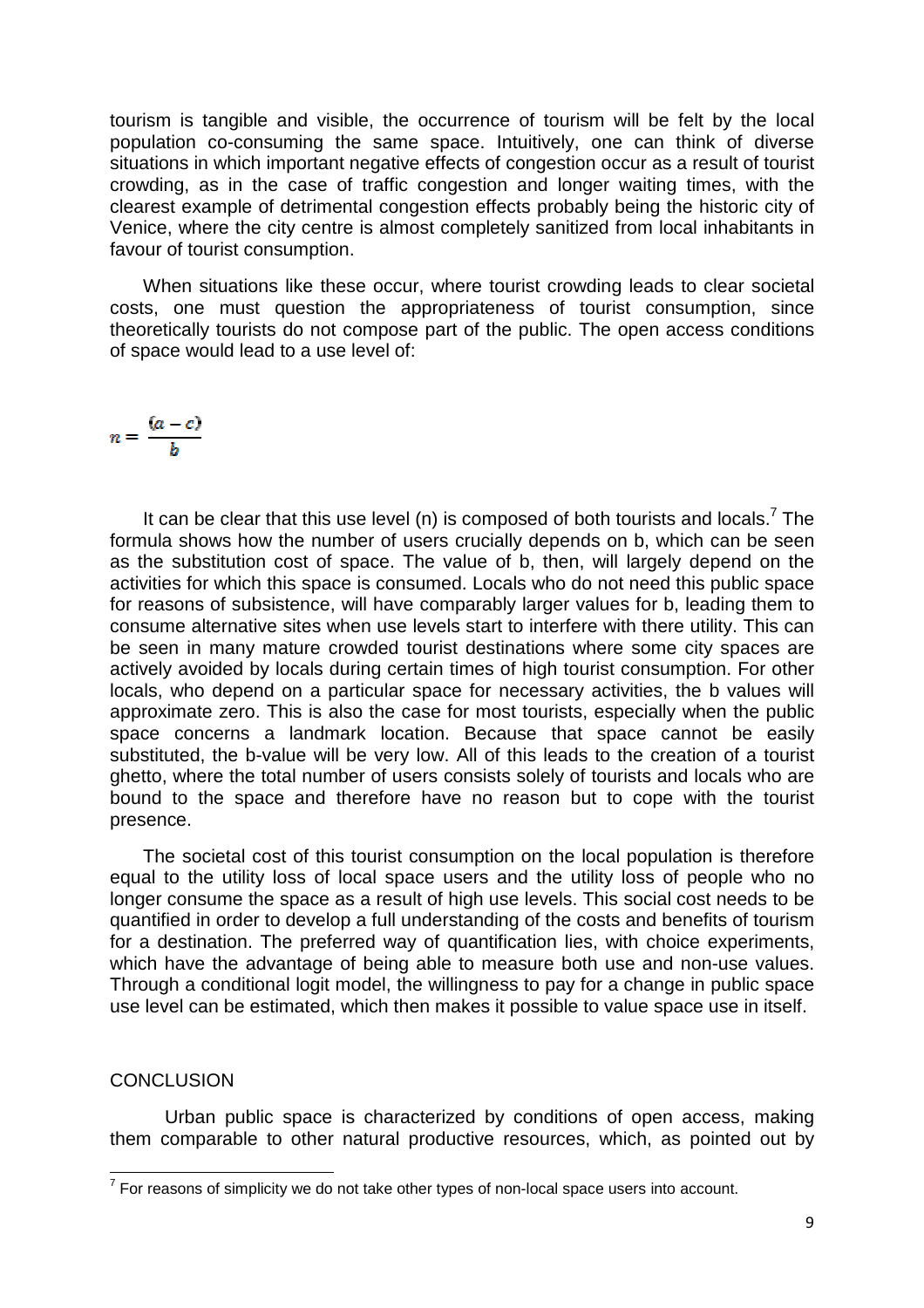Hardin's (1968) tragedy of the commons, run the risk of overconsumption and destruction of the resource base in the long run. However, although Healy (1994) sees tourism landscapes as being subject to the two most important problems of common pool resources: overuse and the investment incentive problem, it is clear that public space is very different from other forms of resources since it is reproducible while at the same time subtractable. This holds close resemblance with the subject of congestion. It has been said that congestible goods become rival at some positive level of resource use, meaning that after this point has been reached, subtractability sets in. However, this situation changes over time as visitors to public space come and go. Since space is per definition 'spatial' and spatiality is connected through time, different time periods may lead to different results. This helps explain why public space is reproducible, since the resource flow lost at a certain point – due to congestion – can be reproduced at a later time when resource use shows a different pattern. Even though the loss of societal wealth due to overconsumption will therefore not be indefinite, externalities of space use can still be very real in the form of traffic congestion, avoidance behaviour, and other problems.

While the simple potentiality of overuse can easily be identified, the sheer number of users does not give any information about possible societal costs. To identify these costs, a separate analysis needs to take into account the effects of different characteristics of space on the utility for its users and the preferences these users – or potential users – have. The results of this analysis then lead to stable welfare economic measurements of the willingness to pay for a certain level of space use.

The potential value of such an analysis can be seen in the example of tourist consumption of space, where some destinations suffer under largely congested touristic centres which can cause problems and conflicts for the local population. Only when a method is developed to adequately quantify these externalities of tourism, will a destination be able to account for them in future development planning. The practical continuation of the analysis will therefore gather data about preferences for space use by the local population of a communality, which can subsequently be given a monetary value. Only in this way a measurement item could be provided which places social carrying capacity on the same scale as environmental and economic carrying capacity.

# REFERENCE LIST

Baland, J.-M., & Platteau, J.-P. (2007) Halting Degradation of Natural Resources. Is there a Role for Rural Communities? Oxford: Oxford University Press.

Briassoulis, H. (2002) Sustainable Tourism And The Question Of The Commons. Annals of Tourism Research, 29(4), 1065-1085.

Fornara, F., Bonaiuto, M., & Bonnes, M. (2009) Cross-Validation of Abbreviated Perceived Residential Environment Quality (PREQ) and Neighborhood Attachment (NA) Indicators. Environment and Behavior, 42, 171-196.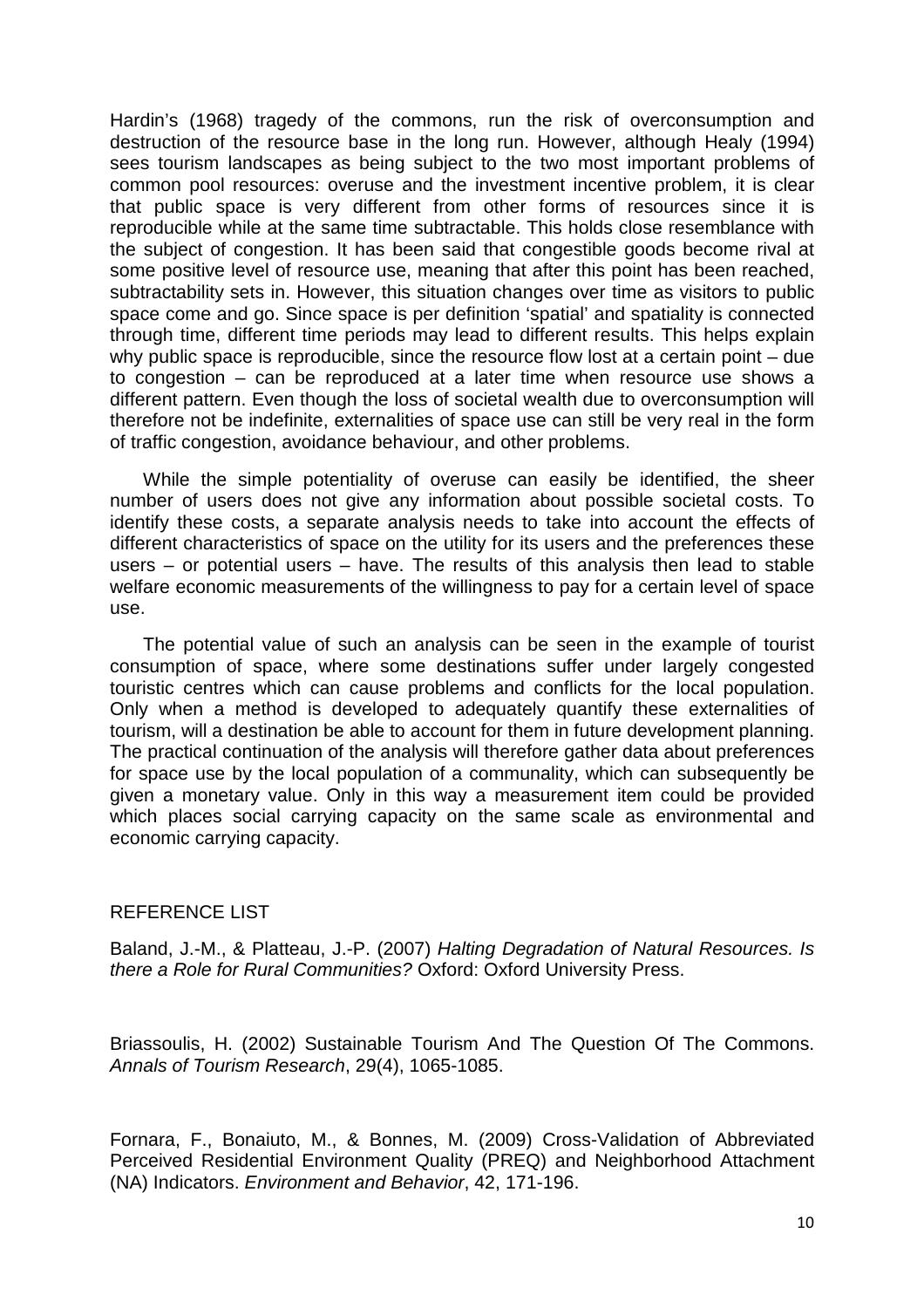Hardin, G. (1968) The Tragedy of the Commons. Science, 162, 1243-1248.

Healy, R. G. (1994) The "Common Pool" Problem In Tourism Landscapes. Annals of Tourism Research, 21(3), 596-611.

Hultkrantz, L., & Vail, D. (2000) Property rights and sustainable nature tourism: adaptation and mal-adaptation in Dalarna (Sweden) and Maine (USA). Ecological Economics, 35, 223-242.

Johnston, R. J., Gregory, D., Pratt, G. & Watts, M. (Eds.) (2000) The Dictionary Of Human Geography. Oxford: Blackwell.

Kohn, M. (2008) Homo spectator: Public space in the age of the spectacle. Philosophy & Social Criticism, 34(5), 467-486.

Lancaster, K. (1966) A new approach to consumer theory. Journal of Political Economics, 74, 217-231.

Mattson, K. (1999) Reclaiming Public Space: Toward an Architecture for American Democracy. National Civic Review, 88(2), 133-144.

Meade, J. (1973) The Theory of Economic Externalities. Leiden: A.W. Sijthoff.

Németh, M. (2009) Defining a Public: The Management of Privately Owned Public Space. Urban Studies, 46(11), 2463-2490.

Ostrom, E. (2005) Governing the Commons: The Evolution of Institutions for Collective Action. New York: Cambridge University Press.

Page, S. J., & Hall, M. C. (2003) Managing urban tourism. Harlow: Pearson Education Limited.